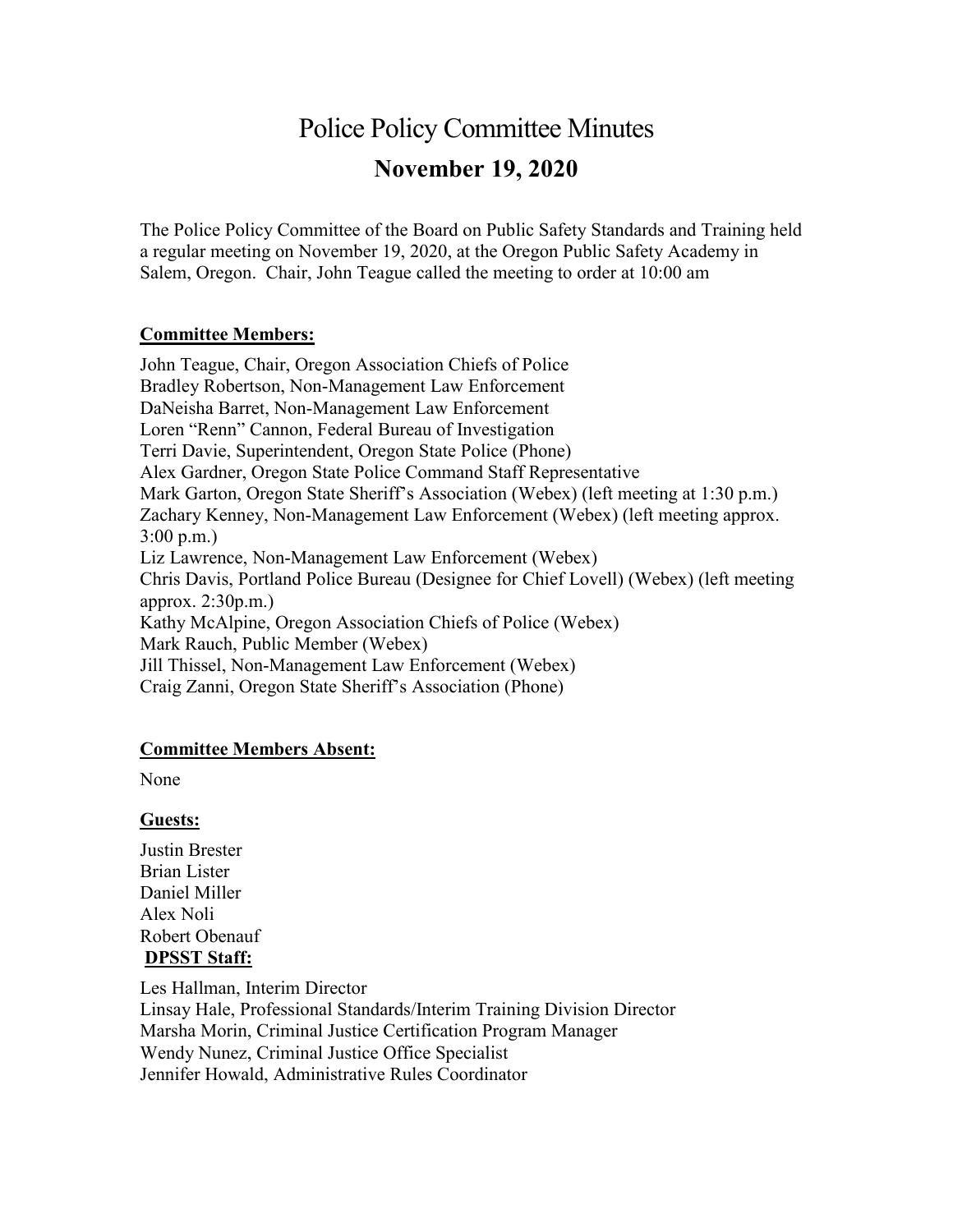## **1. Introductions**

Introductions of members, guest and staff were presented.

## **2. Approve August 20, 2020 Meeting Minutes**

*Bradley Robertson moved to approve the minutes from the 8/20/2020, Police Policy Committee meeting. DaNeisha Barret seconded the motion. The motion passes unanimously*.

#### **3. Basic Police Academy Scenario Program – Informational Update** Presented by Staci Yutzie

In 2019 the Training Division implemented a completely redesigned scenario program within the Basic Police Academy. The new program utilizes contemporary research in education and social science to deliver impactful learning opportunities specific to police work in Oregon based on feedback and practical experience from professionals working throughout the state.

#### **4. Administrative Closures – Police / Regulatory Specialists** Presented by Linsay Hale

Staff presented the following professional standards cases to the Police Policy Committee for administrative closure.

|    | Name                     | DPSST# | Certification(s)                                                | <b>Reason for Closure</b>                                                                                                                                                                          |
|----|--------------------------|--------|-----------------------------------------------------------------|----------------------------------------------------------------------------------------------------------------------------------------------------------------------------------------------------|
| a) | Scott Boyll              | 50225  | Basic, Intermediate<br>and Advanced<br>Police<br>Certifications | Prior to his separation, there<br>were questions about Boyll's<br>use of sick leave. Staff cannot<br>prove by a preponderance of<br>available evidence that a moral<br>fitness violation occurred. |
| b) | Sean Luedke              | 50154  | Basic and<br>Intermediate Police<br>Certifications              | Luedke resigned in lieu of<br>termination for performance<br>related issues related to timely<br>completion of reports.<br>Separation was found to be<br>related to performance issues<br>only.    |
| c) | <b>Charles McCutchen</b> | 38887  | Basic, Intermediate<br>and Advanced<br>Police<br>Certifications | After McCuthchen's<br>resignation, an investigation<br>was conducted showing he<br>mishandled numerous criminal<br>cases. McCutchen's conduct is<br>reflective of incompetence<br>only.            |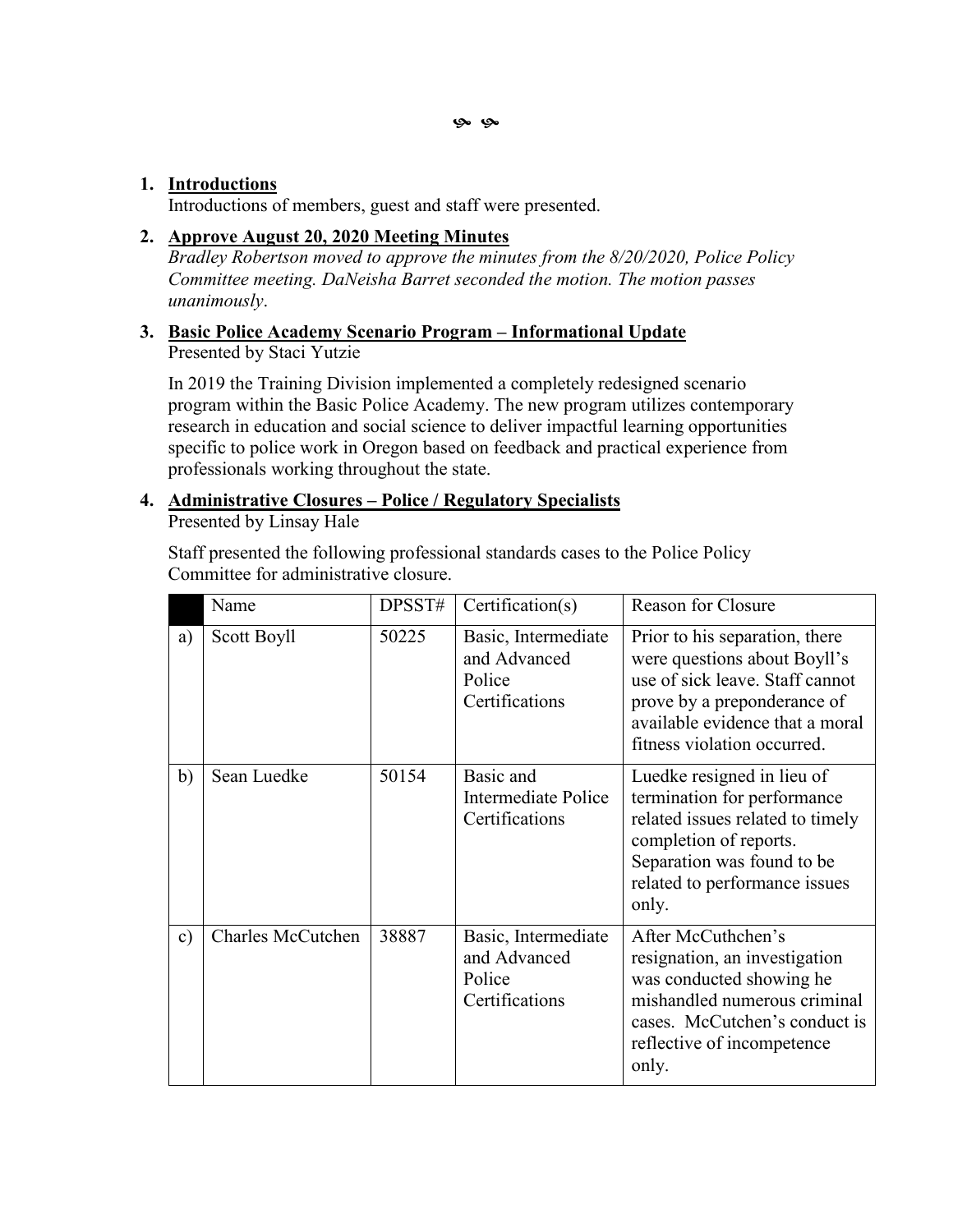| David Poole | 34568 | Basic, Intermediate  | Poole resigned in lieu of       |
|-------------|-------|----------------------|---------------------------------|
|             |       | and Advanced         | termination after he engaged in |
|             |       | Police               | an out-of-policy high speed     |
|             |       | Certifications;      | pursuit. Poole's actions were   |
|             |       | Basic, Intermediate  | indicative of poor decision     |
|             |       | and Advanced         | making and incompetence         |
|             |       | Parole & Probation   | only.                           |
|             |       | Certification; Basic |                                 |
|             |       | Corrections          |                                 |
|             |       | Certification        |                                 |
|             |       |                      |                                 |

*Liz Lawrence moved to approve the recommendations made by staff to administratively close the above listed cases. Mark Rauch seconded the motion. The motion passed with Mark Garton abstaining due to technical issues.*

## **5. David Sytsma, DPSST (50389): Board Request for Reconsideration of No Action**  Presented by Linsay Hale

*Initial Reason for Discretionary Review:* 

On January 9, 2019, David Sytsma was terminated by the Town of Lakeview Police Department (LPD) after an investigation revealed that he reported to work on November 26, 2018 while under the influence of alcohol.

Staff determined that Sytsma's conduct in this date violates the Board's moral fitness standards.

## *Police Policy Committee (PPC) Recommendation:*

The PPC, in a 6 to 5 vote, recommended that the Board take **NO ACTION** against David Sytsma's certification at their meeting on August 20, 2020.

*Board on Public Safety Standards and Training Recommendation:*

The Board, in a unanimous vote, requested PPC members to reconsider the recommendation of no action against Sytsma's Basic Police certification.

Specifically, the Board requested PPC members reconsider the weight given to the noted dysfunction of the City and issues with the City Manager at the time Sytsma's misconduct, which were identified as mitigating circumstances.

| Alex Gardener moved that the      | DeNeshia | $13$ ayes; | Motion      |
|-----------------------------------|----------|------------|-------------|
| Police Policy Committee adopt the | Barrett  | 0 nays     | Passed      |
| staff report.                     |          |            | Unanimously |
|                                   |          |            |             |

The committee re-considered this case, along with the Board's direction discussed the moral fitness violation and identified/reconfirmed the following aggravating and mitigating factors specific to this case:

- Aggravating:
	- o Systma's level of intoxication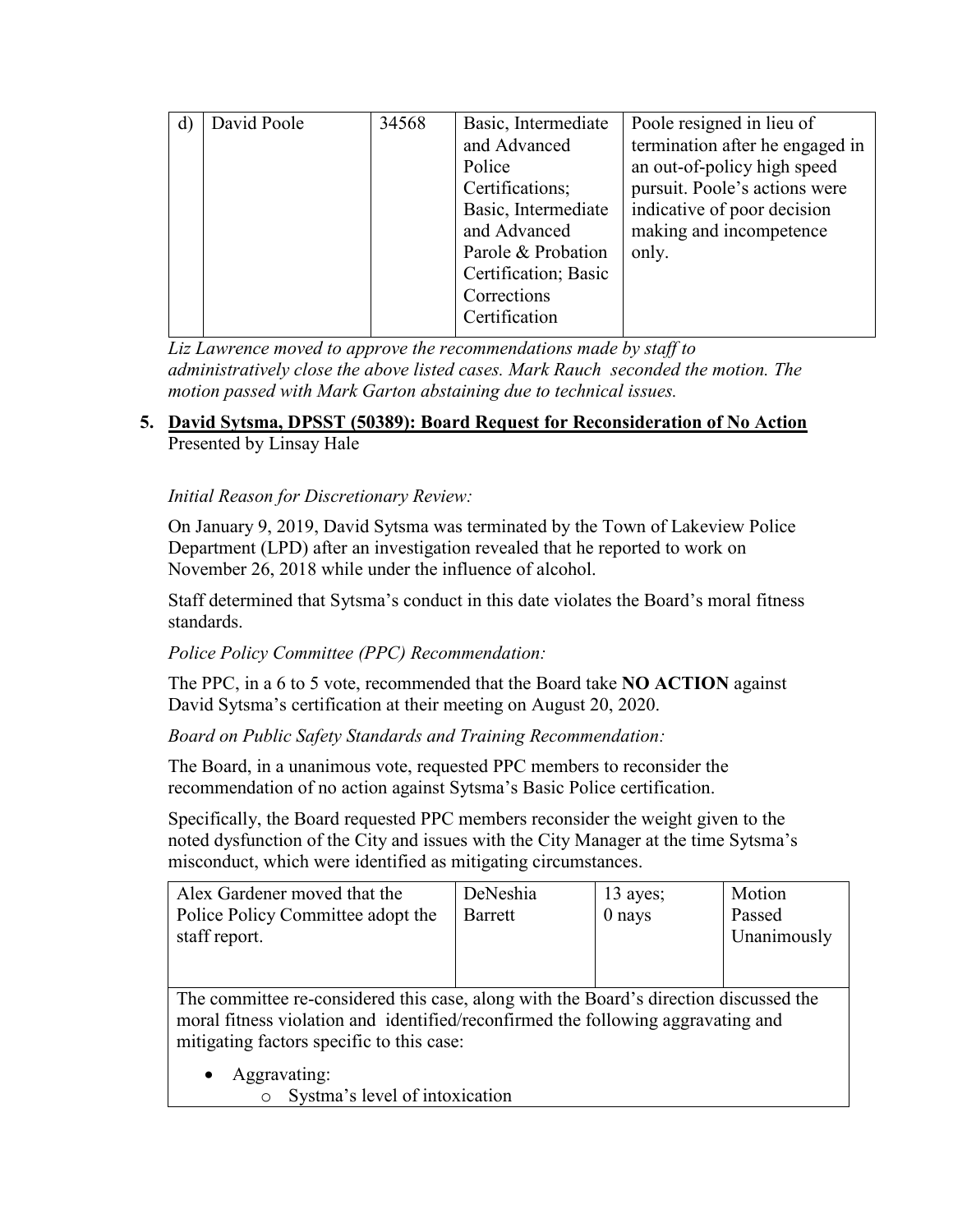| $\circ$                        | Sysma's behavior was criminal and put his agency and members of the<br>community at risk by reporting to duty under the influence.                                                                                   |                                                                                                                                                                                                                 |           |        |  |
|--------------------------------|----------------------------------------------------------------------------------------------------------------------------------------------------------------------------------------------------------------------|-----------------------------------------------------------------------------------------------------------------------------------------------------------------------------------------------------------------|-----------|--------|--|
| $\circ$                        | Systma had previous alcohol-related incidents was on a last chance<br>agreement.<br>Systma had asked for the day off and was denied, but chose to drink to<br>excess anyways before reporting for duty the next day. |                                                                                                                                                                                                                 |           |        |  |
| $\circ$                        |                                                                                                                                                                                                                      |                                                                                                                                                                                                                 |           |        |  |
| Mitigating:                    |                                                                                                                                                                                                                      |                                                                                                                                                                                                                 |           |        |  |
| $\circ$                        | Systma had an addiction, was not intentionally morally unfit.                                                                                                                                                        |                                                                                                                                                                                                                 |           |        |  |
| $\circ$                        |                                                                                                                                                                                                                      | Systma did not believe he was intoxicated when he reported for duty.<br>Systma as not perceivably impaired, only smelled of alcohol.<br>Systma was not defensive or deceptive during the investigation, in fact |           |        |  |
| $\circ$                        |                                                                                                                                                                                                                      |                                                                                                                                                                                                                 |           |        |  |
| $\circ$                        |                                                                                                                                                                                                                      |                                                                                                                                                                                                                 |           |        |  |
|                                | his cooperativeness was specifically noted by the investigator.                                                                                                                                                      |                                                                                                                                                                                                                 |           |        |  |
| $\circ$                        |                                                                                                                                                                                                                      | Systma took responsibility for his actions and has sought treatment for                                                                                                                                         |           |        |  |
|                                | his substance abuse issues.                                                                                                                                                                                          |                                                                                                                                                                                                                 |           |        |  |
|                                | Bradley Robertston moved, after                                                                                                                                                                                      | Zachary                                                                                                                                                                                                         | 7 ayes;   | Motion |  |
| reconsidering the case and the |                                                                                                                                                                                                                      | Kenney                                                                                                                                                                                                          | 5 nays    | Passed |  |
| Board's instruction to the     |                                                                                                                                                                                                                      |                                                                                                                                                                                                                 | (Barrett, |        |  |
|                                | committee that no Board action                                                                                                                                                                                       |                                                                                                                                                                                                                 | Lawrence, |        |  |
|                                | should be taken against Systma's                                                                                                                                                                                     |                                                                                                                                                                                                                 | McAlpine, |        |  |
| certification.                 |                                                                                                                                                                                                                      |                                                                                                                                                                                                                 | Rauch and |        |  |

Thissel)

# **6. Brester, Justin (45588) Certification Review: Police**

Presented by Linsay Hale

#### *Reason for Discretionary Review*

On September 28, 2018, Justin Brester resigned from the Yamhill County Sheriff's Office (YCSO) while under investigation for his inappropriate interactions with members of another law enforcement agency during a call for service, his delay in responding to the call, and his subsequent dishonesty during the investigation into his behavior.

The reason for this review was limited to Brester's dishonesty during the YCSO investigation into his behavior which has been identified as a violation of the Board's moral fitness standard.

| <b>Policy Committee Discussion/Vote</b>                                                                                                       | Second                      | Vote                 | <i>Outcome</i>                  |  |  |
|-----------------------------------------------------------------------------------------------------------------------------------------------|-----------------------------|----------------------|---------------------------------|--|--|
| Mark Rauch moved that the Police<br>Policy Committee adopt the staff<br>report.                                                               | <b>Bradley</b><br>Robertson | 13 ayes;<br>$0$ nays | Motion<br>Passed<br>Unanimously |  |  |
| The committee discussed the moral fitness violation and identified the following<br>aggravating and mitigating factors specific to this case: |                             |                      |                                 |  |  |

*Justin Brester provided verbal mitigation for committee consideration.*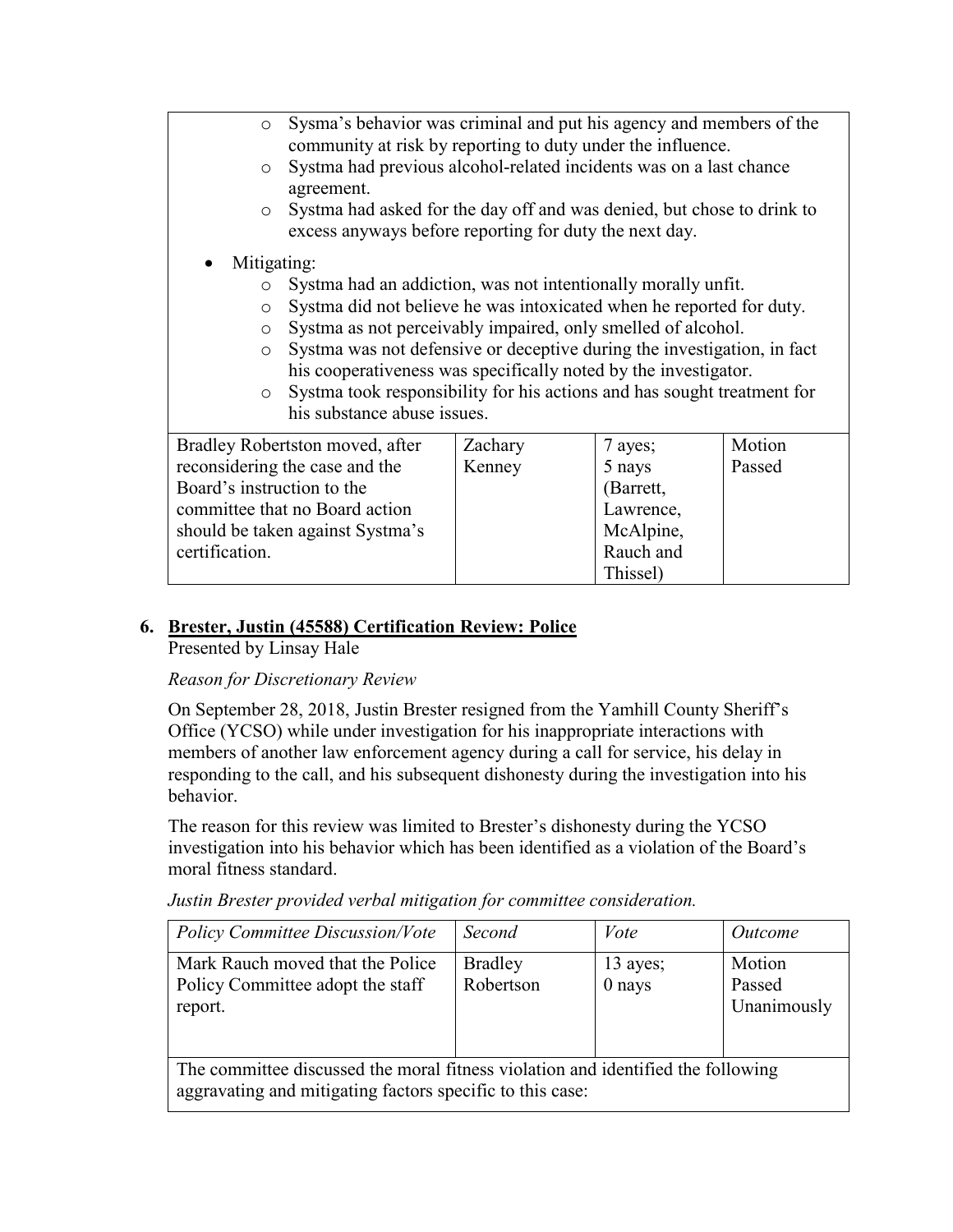- Aggravating:
	- o The reports of Bester's co-workers and peers were consistent.
- Mitigating:
	- o There is no evidence that Brester willfully departed from the truth in his recounting of the events that led to his separation.
	- o Brester was under a tremendous amount of personal and professional stress at the time of the incident.
	- o Brester was interviewed two weeks after the incident. It's reasonable to assume that he misremembers exactly what was said.
	- o These policy violations are not material to Brester's ability to serve in law enforcement and are not indicative of a pattern of behavior.

| Alex Gardner moved, after             | Zachary | 13 ayes; | Motion      |
|---------------------------------------|---------|----------|-------------|
| considering the identified violations | Kenney  | $0$ nays | Passed      |
| of the Board's moral fitness          |         |          | Unanimously |
| standard and weighing the             |         |          |             |
| aggravating and mitigating            |         |          |             |
| circumstances unique to this case     |         |          |             |
| that no Board action should be        |         |          |             |
| taken against Brester's               |         |          |             |
| certifications.                       |         |          |             |
|                                       |         |          |             |

## **7. Lister, Brian (36594) Certification Review: Police**

Presented by Linsay Hale

## *Reason for Discretionary Review*

On July 2, 2020, DPSST received an F28 Criminal History Reporting form from Brian Lister reporting his May 12, 2020, criminal citation for *Fail to Comply with Special Bobcat Regulations-Misdemeanor* and *Possession of Bobcat without Ownership Tag- Misdemeanor*. On August 4, 2020, Lister pled guilty and was convicted of *Taking, Angling, Hunting or Trapping in Violation of Wildlife Law or Rule.* 

*Brian Lister provided verbal mitigation for committee consideration.*

| <b>Policy Committee Discussion/Vote</b>                                                                                                                                                                                                                  | Second       | Vote                 | <i>Outcome</i>                      |
|----------------------------------------------------------------------------------------------------------------------------------------------------------------------------------------------------------------------------------------------------------|--------------|----------------------|-------------------------------------|
| DaNeisha Barret moved to table<br>this case and request staff obtain<br>additional information, the internal<br>investigatory information from<br>Clackamas County Sherriff's Office<br>and any information relating to the<br>DA's Brady determination. | Liz Lawrence | 13 ayes;<br>$0$ nays | <b>Motion Passed</b><br>Unanimously |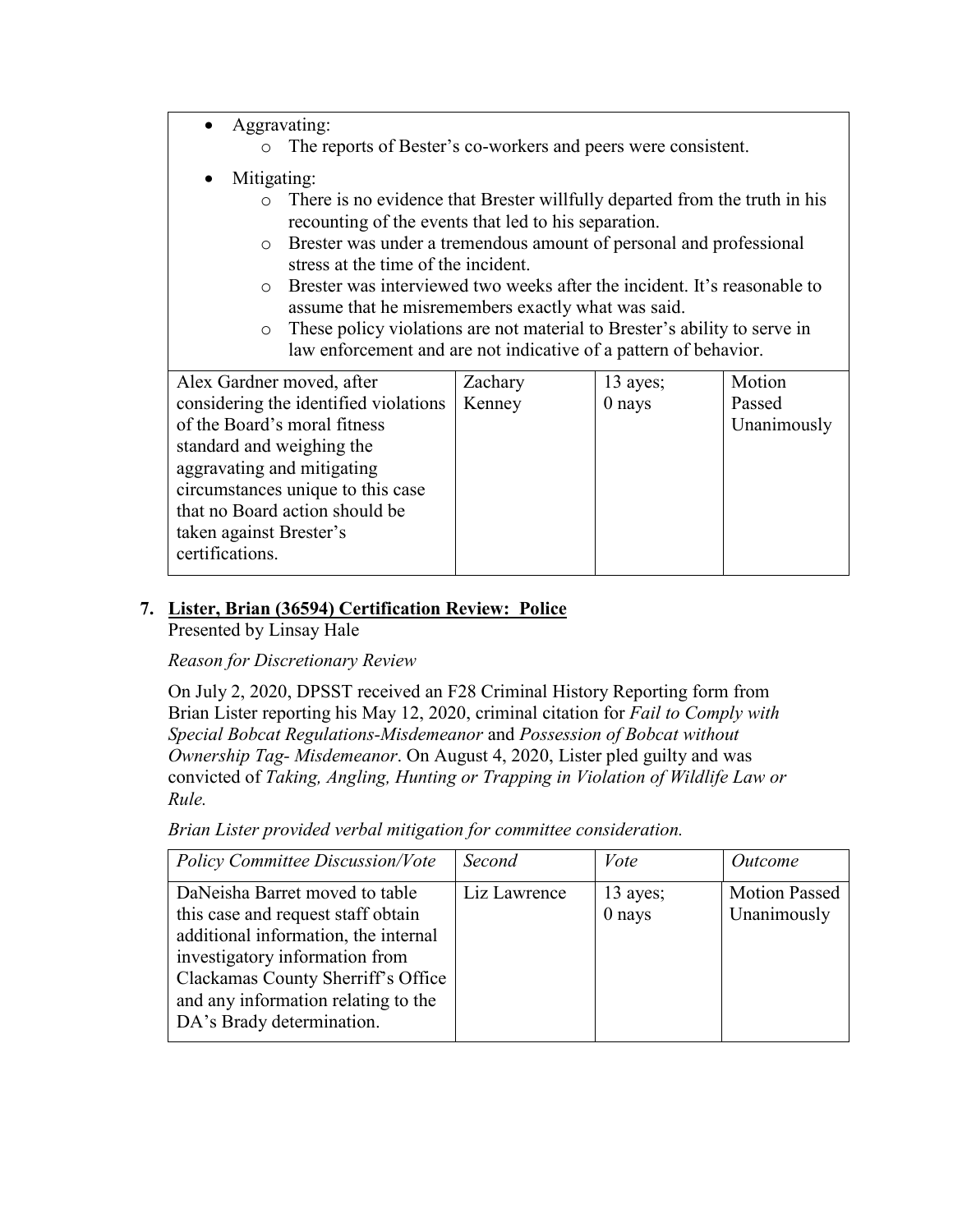## **8. Miller, Daniel (40862) Certification Review: Police**

Presented by Linsay Hale

## *Reason for Discretionary Review*

On March 12, 2018, Daniel Miller resigned from the Junction City Police Department (JCPD) as part of a settlement agreement. This settlement agreement was reached after an internal investigation was initiated after allegations that Miller was untruthful about his taking a JCPD patrol vehicle in for service.

Staff determined that Miller's untruthfulness violates the Board's moral fitness standards.

*Daniel Miller provided verbal mitigation for committee consideration.*

| <b>Policy Committee Discussion/Vote</b>                                              | Second                      | Vote                 | <i>Outcome</i>                  |
|--------------------------------------------------------------------------------------|-----------------------------|----------------------|---------------------------------|
| DaNeisha Barret moved that the<br>Police Policy Committee adopt the<br>staff report. | <b>Bradley</b><br>Robertson | 13 ayes;<br>$0$ nays | Motion<br>Passed<br>Unanimously |

The committee discussed the moral fitness violation and identified the following aggravating and mitigating factors specific to this case:

- Aggravating:
	- o Miller was employed in public safety at the time of this behavior.
	- o Miller was admittedly untruthful on two instances, to two different supervisors.
	- o Miller's lack of follow-up created a safety issue.
	- o Miller's actions call into question his integrity, which impacts the policing profession.

## • Mitigating:

- o Miller proactively confessed to his untruthful statements, he didn't wait until he was confronted.
- o Miller's verbal and written mitigation, including the provided character references.
- o Miller took responsibility for his actions, both with his employer and before the PPC.
- o Miller's dishonesty was low-level and are not material to the policing profession.

| Alex Gardner moved, after              | Mark Rauch | $10$ ayes; | Motion |
|----------------------------------------|------------|------------|--------|
| considering the identified violations  |            | 3 nays;    | Passed |
| of the Board's moral fitness           |            | (Davis,    |        |
| standard and weighing the              |            | McAlpine,  |        |
| aggravating and mitigating             |            | Zanni)     |        |
| circumstances unique to this case      |            |            |        |
| that no Board action should be         |            |            |        |
| taken against Miller's certifications. |            |            |        |
|                                        |            |            |        |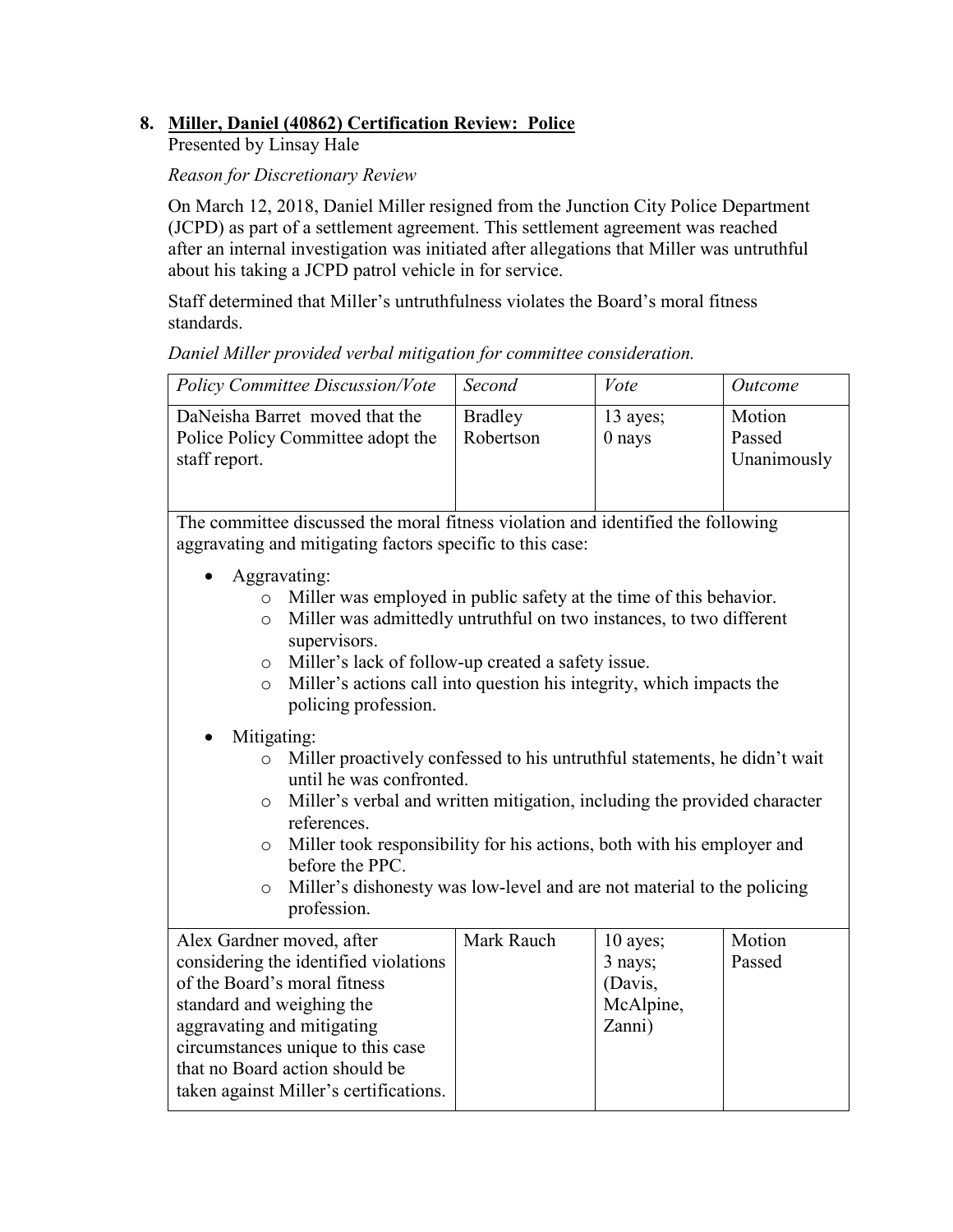# **9. Noli, Alex (53367) Certification Review: Police**

Presented by Linsay Hale

## *Reason for Discretionary Review*

Alex Noli was terminated during his probationary period of employment with the Gresham Police Department (GPD) on November 18, 2019. Noli's termination was the result of GPD's determination that Noli was untruthful during their background investigation process, specifically in his failure to accurately disclose an incident of domestic violence that had occurring in 2015.

Staff determined Noli's behavior violates the Board's moral fitness standards.

| <b>Policy Committee Discussion/Vote</b>                                                                                                                                                                                                                                                                                                                                                                                                                                                                                                                                                                                                                                                            | Second                    | Vote                 | Outcome                         |
|----------------------------------------------------------------------------------------------------------------------------------------------------------------------------------------------------------------------------------------------------------------------------------------------------------------------------------------------------------------------------------------------------------------------------------------------------------------------------------------------------------------------------------------------------------------------------------------------------------------------------------------------------------------------------------------------------|---------------------------|----------------------|---------------------------------|
| Craig Zanni moved that the Police<br>Policy Committee adopt the staff<br>report.                                                                                                                                                                                                                                                                                                                                                                                                                                                                                                                                                                                                                   | DaNeisha<br><b>Barret</b> | 13 ayes;<br>$0$ nays | Motion<br>Passed<br>Unanimously |
| The committee discussed the moral fitness violation and identified the following<br>aggravating and mitigating factors specific to this case:                                                                                                                                                                                                                                                                                                                                                                                                                                                                                                                                                      |                           |                      |                                 |
| Aggravating:<br>None identified.<br>$\bigcap$                                                                                                                                                                                                                                                                                                                                                                                                                                                                                                                                                                                                                                                      |                           |                      |                                 |
| Mitigating:<br>The allegations of did not involve domestic violence as defined in statute<br>$\circ$<br>and were ultimately unfounded by DHS.<br>The timeline of events indicate that Noli would not have known about the<br>$\circ$<br>allegations made against him at the time of his background interview,<br>therefore it is not reasonable to assume that he was intentionally<br>dishonest during the background investigation.<br>The investigator from GPD admitted to frustration with the transfer of<br>$\circ$<br>information from DHS to his agency.<br>Washington County Sheriff's Office chose to rehire Noli, fully aware of<br>$\circ$<br>the reason for his separation from GPD. |                           |                      |                                 |
| Craig Zanni moved, after<br>considering the identified violations<br>of the Board's moral fitness<br>standard and weighing the<br>aggravating and mitigating<br>circumstances unique to this case<br>that no Board action should be<br>taken against Noli's certifications.                                                                                                                                                                                                                                                                                                                                                                                                                        | Liz Lawrence              | 13 ayes;<br>$0$ nays | Motion<br>Passed<br>Unanimously |

*Alex Noli provided verbal mitigation for committee consideration.*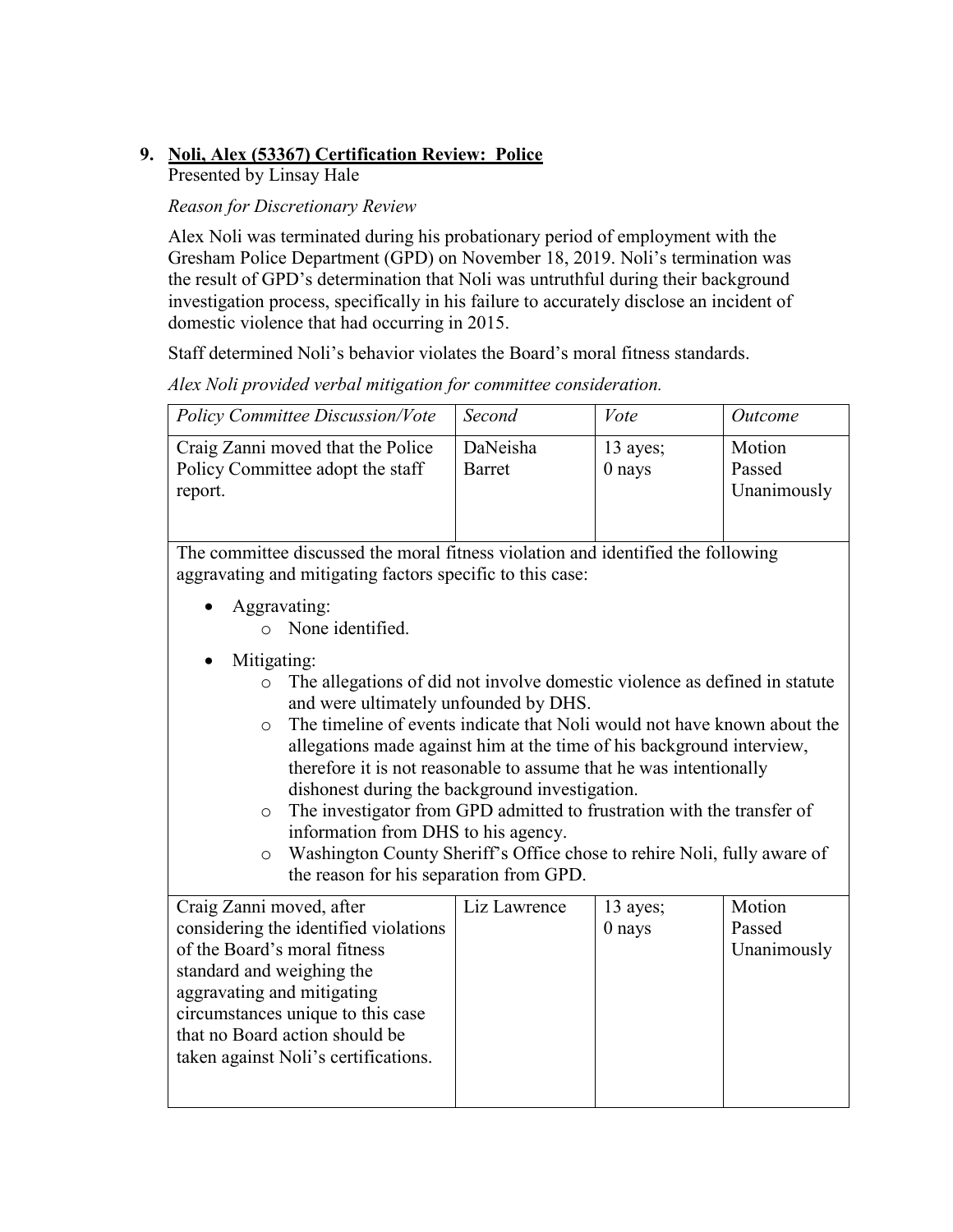# **10. Obenauf, Robert (32107) Certification Review: Police**

Presented by Linsay Hale

## **\*\*NOTE: After the committee meeting it was discovered that the written mitigation provided by Obenauf was not provided for policy committee consideration due to staff error. This case will be re-presented to the Policy Committee at their next meeting.**

## *Reason for Discretionary Review*

On November 11, 2018, Robert Obenauf was terminated from the Washington County Sheriff's Office (WCSO). This termination was the result of Obenauf's improper handling of a citizen complaint alleging misconduct by a temporary WCSO employee, and his subsequent attempts to mislead the complainant and his co-workers by omitting pertinent investigatory information.

Staff determined Obenauf's untruthfulness violates the Board's moral fitness standards.

*Robert Obenauf provided verbal mitigation for committee consideration.*

| <b>Policy Committee Discussion/Vote</b>                               | Second                      | Vote                   | Outcome            |
|-----------------------------------------------------------------------|-----------------------------|------------------------|--------------------|
| Craig Zanni moved that the Police<br>Policy Committee adopt the staff | <b>Bradley</b><br>Robertson | $13$ ayes;<br>$0$ nays | Motion<br>Passed   |
| report.                                                               |                             |                        | <b>Unanimously</b> |

- Aggravating
	- o Obenauf failed to report his omission of certain parts of an employee's behavior until he realized an audit of computer usage was being conducted.
	- o Obenauf's rank at the time of his behavior.
	- o The impact Obenauf's behavior had on the procedural legitimacy of the agency's complaint process and on public trust.
	- o Obenauf blamed the failure to communicate the information of the complaint and subsequent investigation on his poor time management and lack of organization, which doesn't account for the sequence of events.
	- o Obenauf's employer labeled the behavior as egregious and found an intent to deceive.
- Mitigating
	- o Obenauf admitted to his errors in handling the complaint.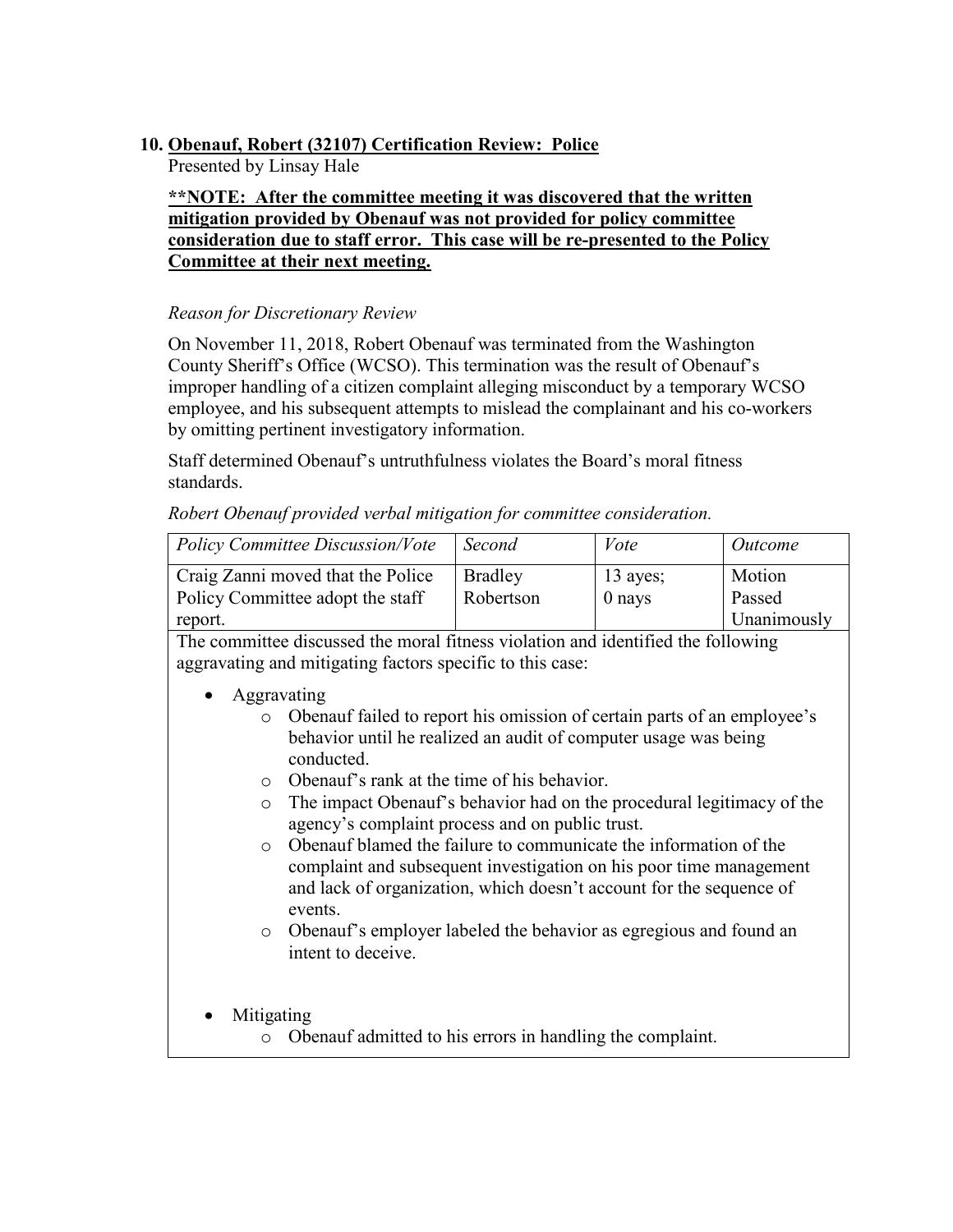| Mark Garton moved, after              | Liz Lawrence | $13$ ayes; | Motion      |
|---------------------------------------|--------------|------------|-------------|
| considering the identified violations |              | $0$ nays   | Passed      |
| of the Board's moral fitness          |              |            | Unanimously |
| standard and weighing the             |              |            |             |
| aggravating and mitigating            |              |            |             |
| circumstances unique to this case,    |              |            |             |
| that Board action should be taken     |              |            |             |
| against Obenauf's certifications.     |              |            |             |
|                                       |              |            |             |
| Zachary Kenney moved, after           | Mark Rauch   | 13 ayes;   | Motion      |
| considering the totality of the case, |              | 0 nays     | Passed      |
| that Obenauf be ineligible to hold    |              |            | Unanimously |
| public safety certification for 3     |              |            |             |
| years.                                |              |            |             |

# **11. Ellis, Brandon (56618) Certification Review: Police**

Presented by Linsay Hale

*Reason for Discretionary Review*

On October 4, 2018, Brandon Ellis was terminated during his probationary employment with the Klamath County Sheriff's Office (KCSO). This termination was the result of an investigation into multiple policy violations, including his contact and inappropriate relationship (non-sexual) with an inmate in the Klamath County jail.

Though the KCSO's decision to terminate included Ellis' inability to submit timely reports, this review was limited to Elis' inappropriate contact/relationship with an inmate. Staff determined this conduct specifically violates the Board's moral fitness standards.

| <b>Policy Committee Discussion/Vote</b>                                                | Second             | Vote               | Outcome                         |
|----------------------------------------------------------------------------------------|--------------------|--------------------|---------------------------------|
| Bradley Robertson moved that the<br>Police Policy Committee adopt the<br>staff report. | DaNeisha<br>Barret | 12 ayes;<br>0 nays | Motion<br>Passed<br>Unanimously |

- Aggravating:
	- o Ellis' demonstrated poor judgement and a complete lack of understanding about the dangerousness of the information he was providing to an inmate.
	- o The seriousness of the crime the inmate had been arrested for.
- Mitigating: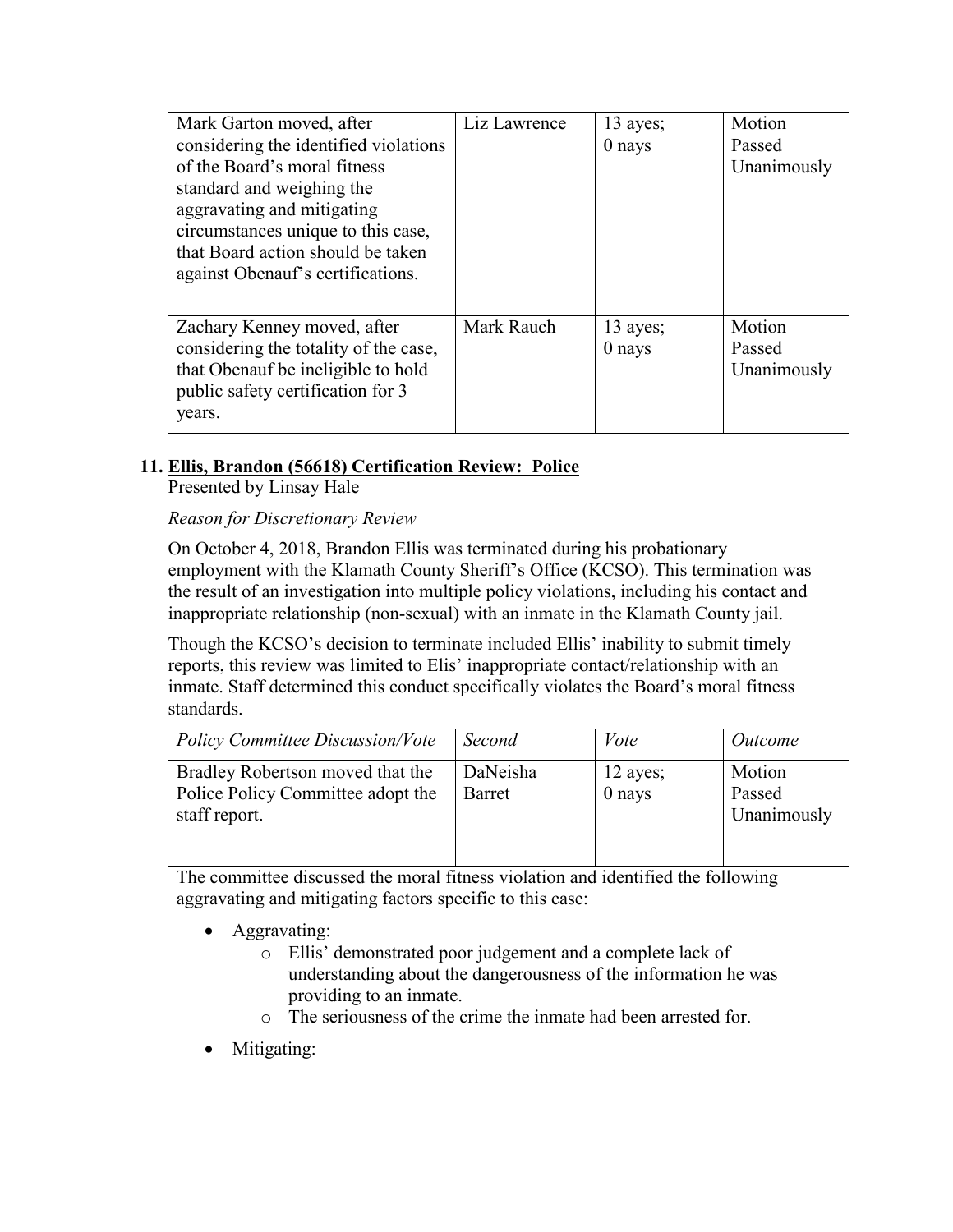| The inmate involved in this incident was a lifelong friend of Ellis. Ellis'<br>$\circ$<br>behavior appears to stem from empathy since the two shared a similar<br>background.<br>There was no intentional dishonesty displayed by Ellis, or misuse of his<br>$\circ$<br>authority as a police officer. Ellis simply exercised extremely poor<br>judgement. |                             |                                           |                  |
|------------------------------------------------------------------------------------------------------------------------------------------------------------------------------------------------------------------------------------------------------------------------------------------------------------------------------------------------------------|-----------------------------|-------------------------------------------|------------------|
| Chris Davis moved, after<br>considering the identified violations<br>of the Board's moral fitness<br>standard and weighing the<br>aggravating and mitigating<br>circumstances unique to this case,<br>that Board action should be taken<br>against Ellis's certification.                                                                                  | <b>Bradley</b><br>Robertson | 10 ayes;<br>2 nays;<br>(Kenney,<br>Zanni) | Motion<br>Passed |
| Bradley Robertson moved, after<br>considering the totality of the case,<br>that Ellis be ineligible to hold<br>public safety certification for 3<br>years.                                                                                                                                                                                                 | Alex Gardner                | 11 ayes;<br>1 nays;<br>(Kenney)           | Motion<br>Passed |

# **12. Adams, Japheth (49285) Certification Review: Police**

Presented by Linsay Hale

## *Reason for Discretionary Review*

Japheth Adams resigned in lieu of termination from the Lebanon Police Department (LPD) on September 26, 2018. At the time of his resignation, Adams was under investigation for having a sexual relationship with a woman/victim he had met while responding to a call for service involving domestic violence.

Staff determined Adams' decision to initiate a relationship with the victim of a crime, his subsequent misuse of LPD resources and his dishonesty during the investigation into his behavior violates the Board's moral fitness standards*.*

| <b>Policy Committee Discussion/Vote</b>                                              | Second | Vote                 | <i>Outcome</i>   |
|--------------------------------------------------------------------------------------|--------|----------------------|------------------|
| Alex Gardner moved that the Police   Terri Davie<br>Policy Committee adopt the staff |        | $11$ ayes;<br>0 nays | Motion<br>Passed |
| report.                                                                              |        |                      | Unanimously      |

- Aggravating:
	- o Adams initiated a sexual relationship with a crime victim almost immediately after a call for service.
	- $\circ$  Adams misused his police terminal and intentionally hid his behavior.<br>  $\circ$  Adams' behavior was predatory in nature.
	- Adams' behavior was predatory in nature.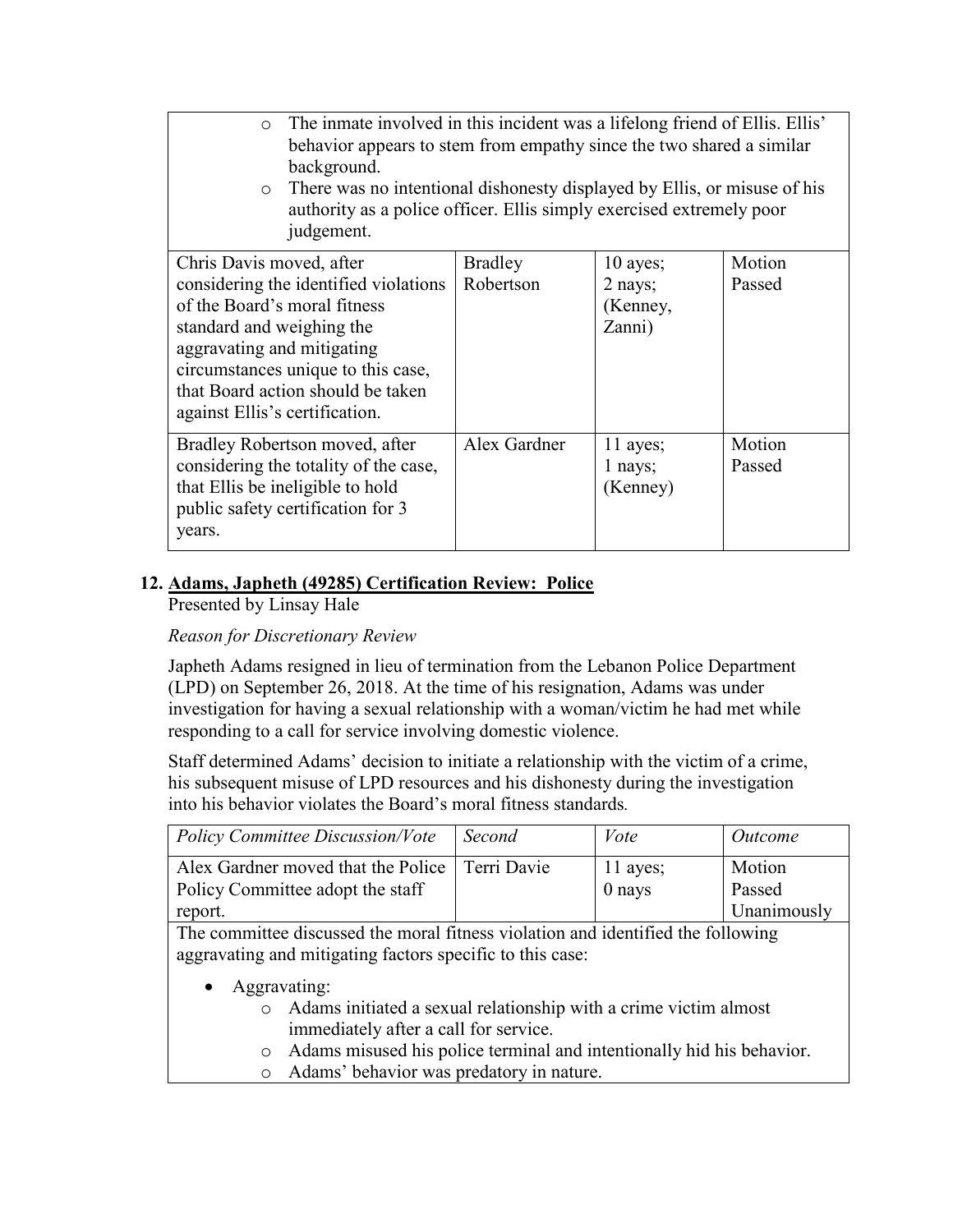| Adams' dishonesty during an investigation into similar behavior while<br>$\circ$<br>employed with another police agency.<br>Adams lied when he said he only had one phone, when in fact he had<br>$\circ$<br>two.                                                            |                    |                      |                                 |  |
|------------------------------------------------------------------------------------------------------------------------------------------------------------------------------------------------------------------------------------------------------------------------------|--------------------|----------------------|---------------------------------|--|
| Mitigating:<br>None identified.                                                                                                                                                                                                                                              |                    |                      |                                 |  |
| Zachary Kenney moved, after<br>considering the identified violations<br>of the Board's moral fitness<br>standard and weighing the<br>aggravating and mitigating<br>circumstances unique to this case,<br>that Board action should be taken<br>against Adam's certifications. | DaNeisha<br>Barret | 11 ayes;<br>$0$ nays | Motion<br>Passed<br>Unanimously |  |
| Liz Lawrence moved, after<br>considering the totality of the case,<br>that Adams be ineligible to hold<br>public safety certification for a<br>lifetime.                                                                                                                     | Alex Gardner       | 11 ayes;<br>$0$ nays | Motion<br>Passed<br>Unanimously |  |

## **13. Sherman-Burton, Wilson (60378) Certification Review: Police**

Presented by Linsay Hale

## *Reason for Discretionary Review*

On 2/26/20, Wilson Sherman-Burton was dismissed from the Oregon Public Safety Academy (OPSA) for physically and verbally harassing members of his class, specifically using offensive and vulgar language and physically hitting a student during firearms training.

Staff determined Sherman-Burton's actions along with being less than truthful during the investigation violates the Board's moral fitness standards.

*Wilson Sherman-Burton* provided *verbal mitigation for committee consideration.*

| <b>Policy Committee Discussion/Vote</b>                                                                                                       | Second        | Vote     | Outcome     |
|-----------------------------------------------------------------------------------------------------------------------------------------------|---------------|----------|-------------|
| Chris Davis 9ed himself due to a conflict of interest.                                                                                        |               |          |             |
| Bradley Robertson moved that the                                                                                                              | DaNeisha      | 12 ayes; | Motion      |
| Police Policy Committee adopt the                                                                                                             | <b>Barret</b> | $0$ nays | Passed      |
| staff report.                                                                                                                                 |               |          | Unanimously |
| The committee discussed the moral fitness violation and identified the following<br>aggravating and mitigating factors specific to this case: |               |          |             |
| Aggravating:                                                                                                                                  |               |          |             |
| The level of profanity Sherman-Burton displayed towards his classmates<br>$\circ$                                                             |               |          |             |
| of a certain gender.                                                                                                                          |               |          |             |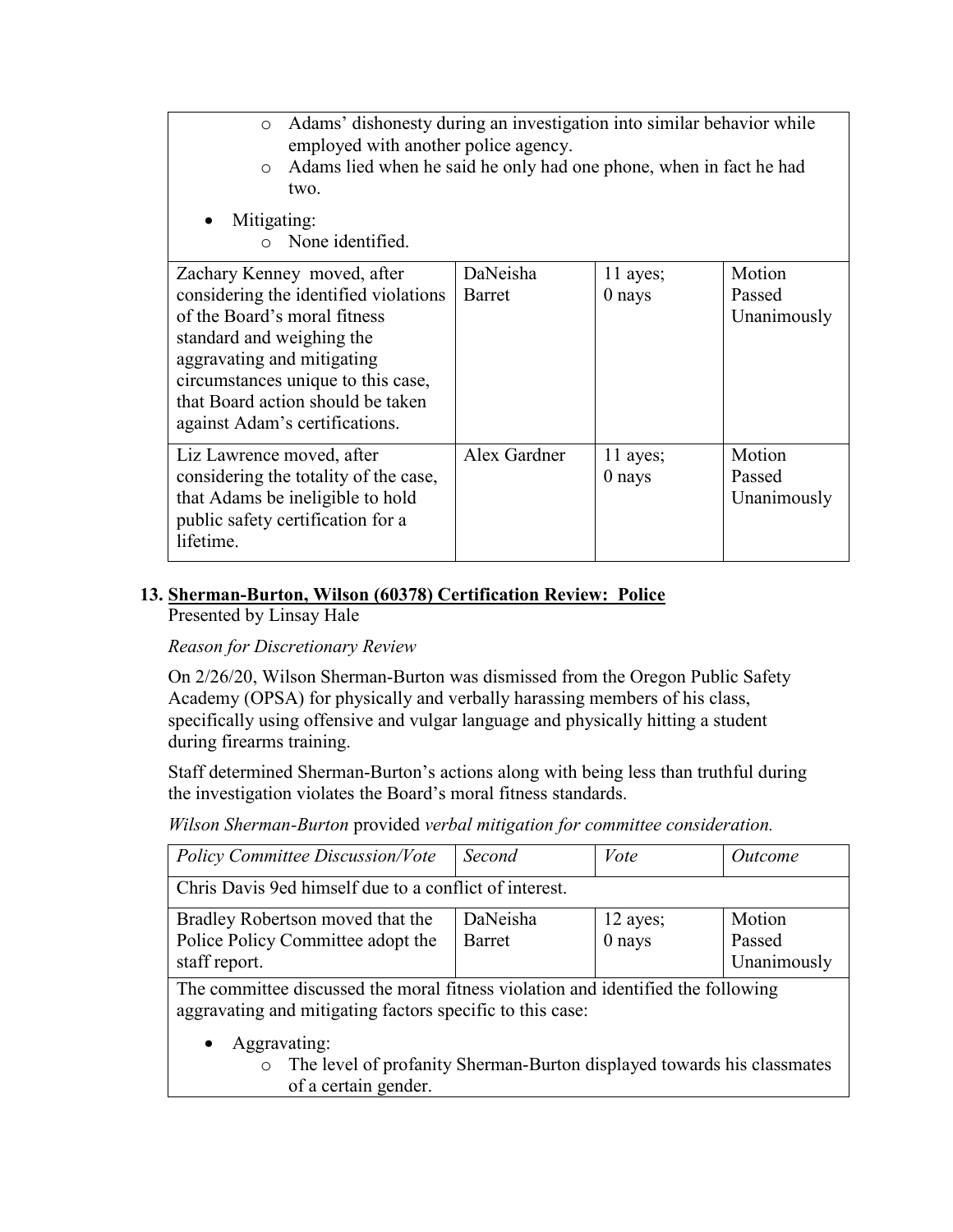| The egregiousness of Sherman-Burton's behavior while enrolled at the<br>$\circ$<br>Basic Police Academy.                                                                                                                                                                               |                             |                      |                                 |
|----------------------------------------------------------------------------------------------------------------------------------------------------------------------------------------------------------------------------------------------------------------------------------------|-----------------------------|----------------------|---------------------------------|
| Mitigating:<br>None identified.                                                                                                                                                                                                                                                        |                             |                      |                                 |
| Alex Gardner moved, after<br>considering the identified violations<br>of the Board's moral fitness<br>standard and weighing the<br>aggravating and mitigating<br>circumstances unique to this case,<br>that Board action should be taken<br>against Sherman-Burton's<br>certification. | <b>Bradley</b><br>Robertson | 12 ayes;<br>$0$ nays | Motion<br>Passed<br>Unanimously |
| Mark Rauch moved, after<br>considering the totality of the case,<br>that Sherman-Burton's be ineligible<br>to hold public safety certification<br>for 10 years.                                                                                                                        | Liz Lawrence                | 12 ayes;<br>0 nays   | Motion<br>Passed<br>Unanimously |

## **14. Zelinka, Zachary (49984) Certification Review: Police**

Presented by Linsay Hale

## *Reason for Discretionary Review*

On April 30, 2018, Zachary Zelinka was terminated from the Portland Police Bureau (PPB) following an on-duty vehicle crash with a suspect vehicle that occurred in December, 2015. Zelinka, who was subject to a Last Chance Agreement, was found to have misrepresented the facts of the crash in his subsequent report, and throughout the investigation into the incident.

| <b>Policy Committee Discussion/Vote</b>                                              | Second       | Vote                   | Outcome                         |
|--------------------------------------------------------------------------------------|--------------|------------------------|---------------------------------|
| DaNeisha Barret moved that the<br>Police Policy Committee adopt the<br>staff report. | Liz Lawrence | $10$ ayes;<br>$0$ nays | Motion<br>Passed<br>Unanimously |

- Aggravating:
	- o The maneuver used by Zelinka that led to the crash appeared to be very intentional and would be hard not to remember.
	- o The excuse that Zelinka didn't remember the events of the crash due to stress was disingenuous.
	- o Zelinka's actions could have been considered a use of force, and his unwillingness to be forthright in his reporting is significant.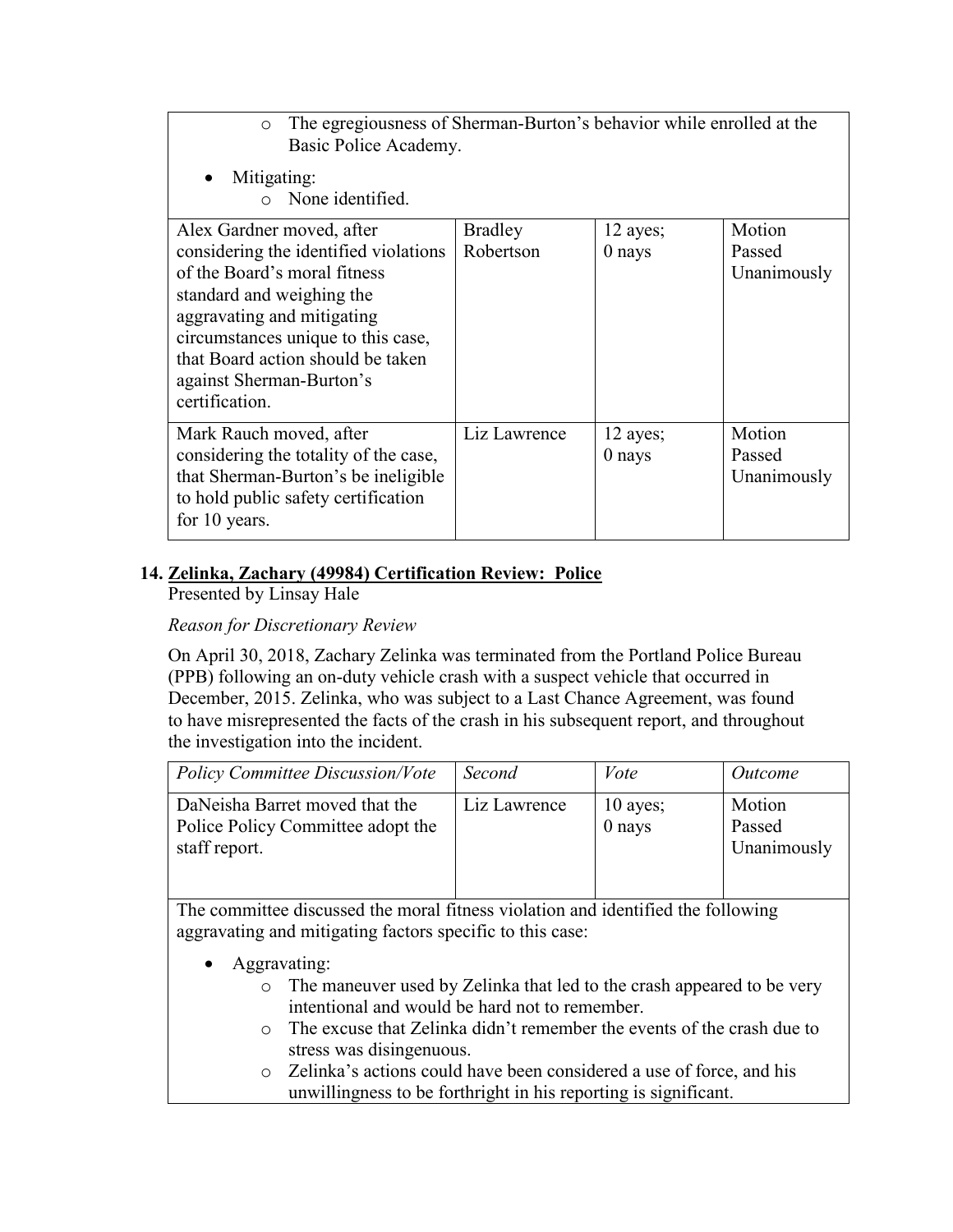| Zelinka had engaged in previous behavior while employed with PPB that<br>$\circ$<br>led to suspensions from duty. |              |            |             |
|-------------------------------------------------------------------------------------------------------------------|--------------|------------|-------------|
| Mitigating:<br>$\bullet$<br>None identified.                                                                      |              |            |             |
| Mark Rauch moved, after                                                                                           | DaNeisha     | $10$ ayes; | Motion      |
| considering the identified violations                                                                             | Barret       | $0$ nays   | Passed      |
| of the Board's moral fitness                                                                                      |              |            | Unanimously |
| standard and weighing the                                                                                         |              |            |             |
| aggravating and mitigating                                                                                        |              |            |             |
| circumstances unique to this case,                                                                                |              |            |             |
| that Board action should be taken                                                                                 |              |            |             |
| against Zelinka's certifications                                                                                  |              |            |             |
| DaNeisha Barret moved, after                                                                                      | Alex Gardner | $10$ ayes; | Motion      |
| considering the totality of the case,                                                                             |              | $0$ nays   | Passed      |
| that Zelinka be ineligible to hold                                                                                |              |            | Unanimously |
| public safety certification for                                                                                   |              |            |             |
| lifetime.                                                                                                         |              |            |             |

## **15. Nominations and Appointments to the Applicant Review Committee**

Presented by Marsha Morin

On July 23, 2020, the Board approved the formation of the Applicant Review Committee. The Applicant Review Committee (ARC) is charged with the review of discretionary professional standards cases where the public safety professional is a new applicant for DPSST training and certification and the professional standards case is based on a criminal disposition that occurred prior to employment in public safety.

The seven-person membership of the ARC is comprised of two members from each Policy Committee and the public member from the Board. ARC members representing the Policy Committees will serve a one-year term and may be reappointed for a second term. The public member of the Board will serve by virtue of the position.

To be eligible to serve on the ARC, a Policy Committee member must have served at least one term on a Policy Committee.

The ARC will meet monthly, or as needed.

*John Teague moved to select Mark Rauch and Chris Davis to serve on the Applicant Review Committee. Bradley Robertson seconded the motion. The motion passed unanimously.*

## **16. Proposed Rule Changes for OAR 259-008-0015, 259-008-0290, 259-008-0300 and 259-008-0310: Moral Fitness Standards Relating to Discrimination**  Presented by Jennifer Howald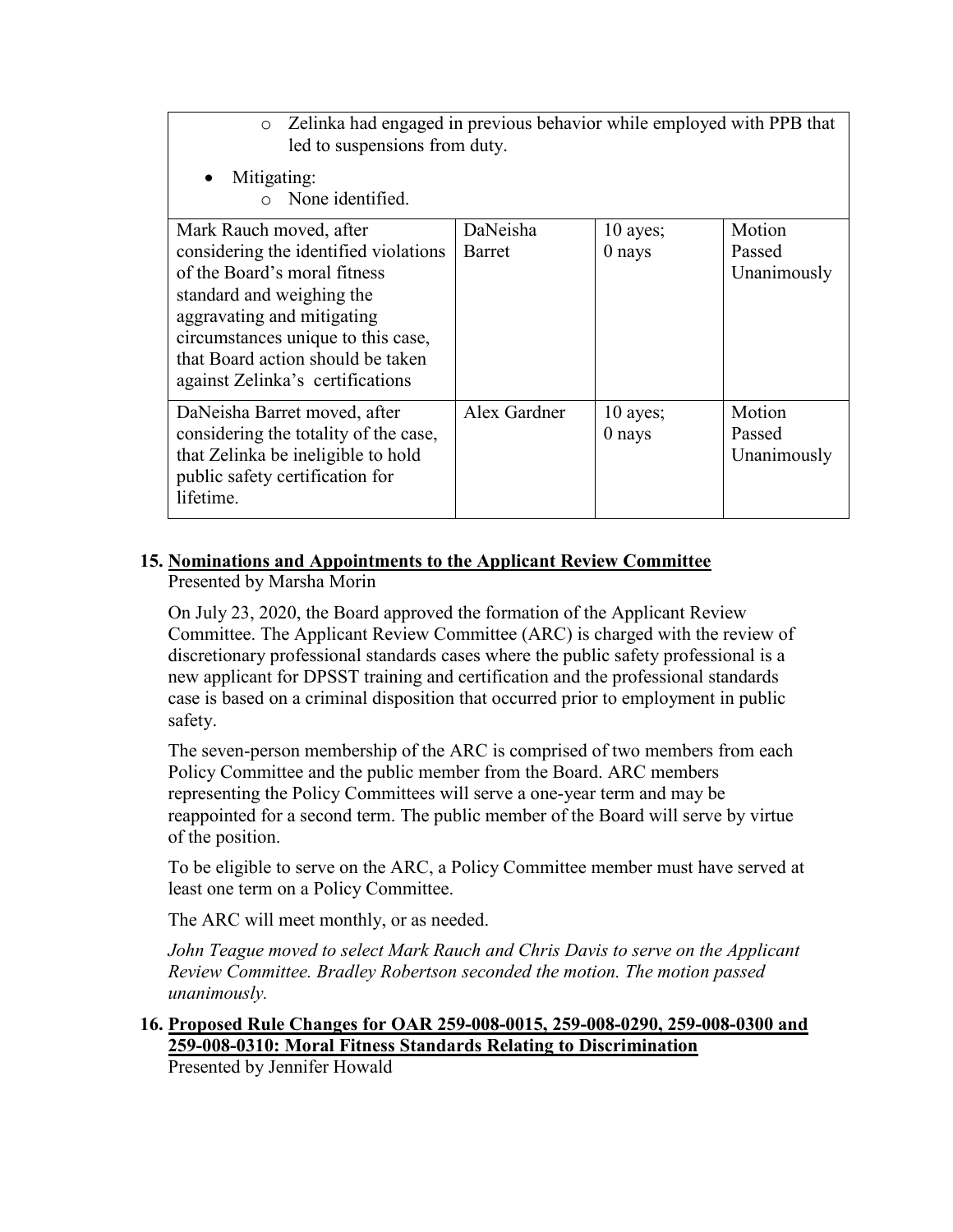DPSST received correspondence from a number of concerned citizens requesting the Board consider amending its administrative rule (OAR) to include membership in a hate group as mandatory grounds for denial or revocation of criminal justice public safety certification.

DPSST presented draft rule changes that were prepared with the goal of addressing the citizen request as well as identifying additional opportunities to address discrimination as a part of the Board's moral fitness standards for public safety professionals.

*The Police Policy Committee expressed concerns over the language, specifically the definition of discrimination and its impact on the hiring agency's liability when conducting background investigations. The Committee made suggested updates to the proposed language, which will be incorporated and re-presented at the February, 2021 Policy Committee meeting.*

*Consensus reached approving the fiscal impact statements provided by staff*.

*John Teague moved to file the proposed rule changes to allow for public comment. DaNeisha Barret seconded the motion. The motion passed unanimously.*

## **17. Informational Update Regarding the Proposed Rule Adoption for OAR 259-008- 0110, House Bill 4203 (First Special Session) and HB 4301**

Presented by Jennifer Howald

*Informational Update:* 

Staff provided an informational update regarding the required rule adoption relating to prohibiting the training of police officers and reserve officers to use physical force that impedes the normal breathing or circulation of the blood of another person by applying pressure on the throat or neck of the other person, except as a defensive maneuver.

This rulemaking authority and directive was established by House Bill 4203 (First Special Session)

Additional Legislative Background:

House Bill 4203 (First Special Session) prohibited the use of physical force impeding the normal breathing or circulation of the blood of another person by applying pressure on the throat or neck of the other person unless the circumstance is one in which the peace officer may use deadly physical force as provided in ORS 161.239.

House Bill 4301 (Second Special Session) expanded the application of HB 4203 to apply to corrections officers in addition to peace officers and revised Oregon's use of force statutes.

ORS Chapter 161 provides a definition for the term peace officer as it is used in and applies to HB 4203 and HB 4301.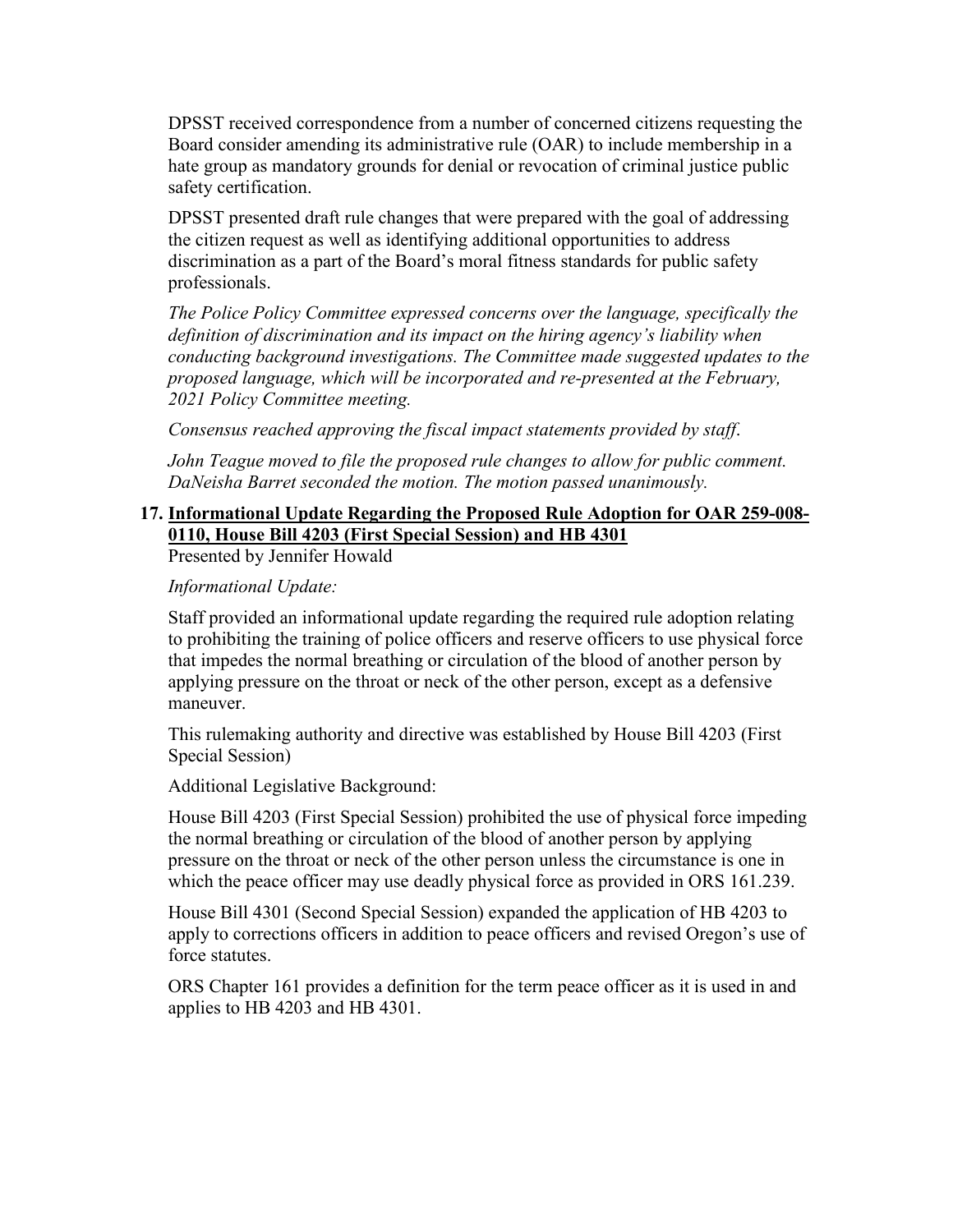# **18. Proposed Rule Changes for OAR 259-008-0100 – Oregon Fallen Law Enforcement Memorial Eligibility Criteria**

Presented by Jennifer Howald

On January 23, 2020, the Board discussed the eligibility criteria for recognition on the Oregon Fallen Law Enforcement Memorial. The Board's discussions highlighted a need to review the existing eligibility criteria to determine if the rules appropriately represent the types of line of duty deaths that should be honored on the Memorial.

General research of the Memorial history and the phrase "killed in the line of duty" indicates that killed, died, slain, lost, fallen and ultimate sacrifice have all been used interchangeably to capture recognition of law enforcement officers whose deaths were the result of performing the duties of or serving as a law enforcement officer.

*The Committee discussed concerns with the proposed language as it relates to eligibility criteria. The Committee made suggested updates to the proposed language, which will be incorporated and re-presented at the February, 2021 Policy Committee meeting.*

*John Teague moved to approve filing the draft rule changes as a proposed rule to allow for public comment. Alex Gardner seconded the motion. Motion passed unanimously.*

## **19. Department Update:**

Linsay Hale Reported:

- DPSST is continuing to work with the Governor's Office the appointment of Chief Chris Skinner (replacing Chief Kris Allison for OACP) and Sheriff Terry Rowan (replacing Sheriff Brian Wolfe).
- DPSST is moving forward with four Board-approved legislative concepts during the 2021 session (two relating to private security accountability, one performing housekeeping on the private investigator application process, and other adjusting DPSST's procurement authority). While DPSST hasn't introduced any bills directly affecting our criminal justice disciplines, we fully expect there to be numerous bills introduced that will impact all of public safety in Oregon. Staff will be monitoring all bills, testifying when appropriate and keeping our Policy Committees, Board and public safety partners informed.
- The recruitment for the vacant Compliance Specialist 3 position is underway. We hope to have that position filled in the coming weeks.
- DPSST is continuing to manage the COVID environment while delivering effective public safety/first responder training. While we cannot completely eliminate the transmission of COVID anymore than we can eliminate the transmission of any other illness, we continue to mitigate risk wherever possible. The health and safety of our staff and students and the integrity of our training remains our number one priorities.
- DPSST announced the formation of two work groups, one to review DPSST's approach to certification reviews in cases involving arbitration, and another to review the possible training and certification of field training officers.